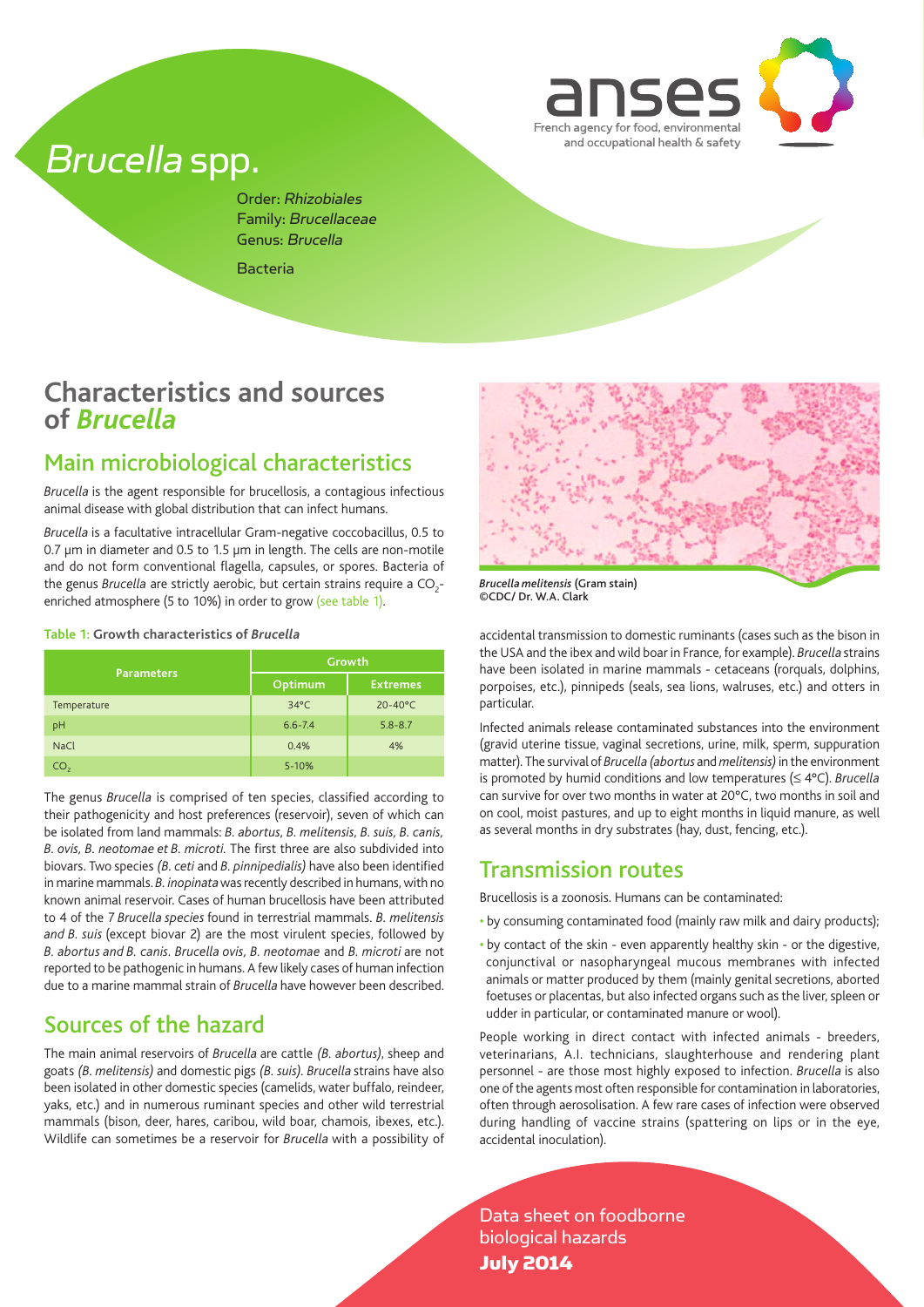Brucellosis transmission between humans, and sexual transmission in particular, although often mentioned in the literature, has never actually been proven.

### Recommendations for primary production

- **Prevention of human brucellosis depends mainly on programmes to control and eradicate the disease in farm animals. The goal of these programmes is to reduce the prevalence of infection in herds through implementation of health control and/or medical measures (animal vaccination), and when possible to attain eradication of the disease, initially farm by farm, and then on a regional and national level.**
- **In infected areas, precautions must be taken on an individual basis by all those who, through their work, are in contact with infected matter or animals, or who are exposed to aerosols from them. These precautions include: hand washing, wearing gloves, masks and goggles, and a ban on smoking, drinking or eating in the workplace.**

# **Human foodborne disease**

## Nature of the disease

The human form of the disease is initially asymptomatic in 90% of cases, but this initial clinical silence is not an indicator of the subsequent expression of the disease. When no early diagnosis or treatment is made, the classical form of brucellosis progresses in three stages, each of which may remain paucisymptomatic or even mute (see table 2):

1. Primary-invasion **acute brucellosis** in its septicaemic form

2. Secondary post-septicaemic phase **(subacute or localised brucellosis)**

#### 3. **Chronic phase**

#### **Susceptible population(s)**

Currently, there is no information available confirming that certain populations are at higher risk of severe infection or complications (arthritis, endocarditis, splenic/hepatic abscess, meningitis, encephalitis, etc.).

However, the only described cases of human infection by *B. suis* biovar 2 involved people with serious comorbidity inducing a heightened susceptibility to infections.

## Dose-effect<sup>(1)</sup> and dose-response<sup>(2)</sup> relationships

While the infectious potential of *Brucella* is high, especially through aerial transmission, the infectious dose is closely linked to the individual susceptibility of the exposed individuals. Ten to 100 colony-forming units or less may be enough to cause the disease in humans.

**(1) Relationship between the dose (quantity of microbial cells ingested during a meal) and the effect in the individual.**

**(2) For a given effect, relationship between the dose and the response, i.e. probability of the effect manifesting itself in the population.**

Epidemiology

In France, surveillance of human brucellosis, a mandatory notifiable disease, was reorganised in 2002 and is now based on joint action by the French Institute for Public Health Surveillance (InVS) and the National Centre of Reference (NCR) for *Brucella* (ANSES & Inserm/CHU Nîmes) reporting to the Ministry of Health. *Brucella* strains from humans are sent to the NCR for identification, phenotyping and/or molecular typing, which can help to confirm cases and determine their origin. Brucellosis is a disease with worldwide distribution and significance. Only a few world regions are brucellosis-free with regard to domestic animals (except for rare accidental outbreaks in free-range pig farms). These regions include Northern, Central and Eastern Europe, Australia, Canada, Japan and New Zealand. The disease is still found in Northern Ireland, in all of Mediterranean Europe (Spain, Greece, Southern Italy, Portugal) and in the Balkans.

In France, the number of human brucellosis cases has been constantly falling for the last 30 years: over 800 cases in 1978, 77 in 1997, and 28 in 2012, representing an incidence of 0.04/100 000 inhabitants. From 2008 to 2011, 20 cases per year on the average were reported by the InVS. Most of the human brucellosis cases diagnosed currently in France are imported, mainly from Northern Africa, the Iberian Peninsula and the Balkans and Turkey, due to exposure in the country or consumption of a contaminated imported product. Indigenous cases are linked either to reactivation of a past infection or to laboratory contamination during manipulation of strains from patients (at least 13 cases between 2002 and 2012). In 2012, an outbreak with two recent infections (diagnosed in 2012 and 2013) was due to eating unripened cheese made from raw milk from a herd of infected dairy cows in Haute Savoie. In 2013, a cluster of 6 possible cases<sup>(3)</sup> was reported in tourists after eating cheese in Corsica. However, the diagnosis of *Brucella* infection in these individuals was not clearly established and contamination of the cheeses could not be confirmed.

# **Role of food**

## Main foods to consider

In countries affected by brucellosis, the main foods responsible for human brucellosis are raw milk and dairy products made from raw milk (unripened or medium-ripe cheese, butter, ice cream).

Eating undercooked contaminated offal or fruits and vegetables grown in soil treated with contaminated manure can also cause *Brucella* infection.

The contamination of fresh dairy products involves mainly fresh cheeses<sup>(4)</sup>, incriminated in 60% of food exposure cases between 1998 and 2000. These mainly concern raw cheeses made using the milk of goats infected with brucellosis.

In raw milk, Brucella survives for 24 h at 25-37°C and 48 h at 8°C. The minimum fermentation time required for total destruction is not known but it is conventionally estimated that two months is sufficient.

**(3) According to the definition of ''case'' in mandatory notification: ''Possible case of brucellosis: detection of high antibody titre in a single serum''.**

**(4) Unripened cheese which has undergone mainly lactic fermentation and which contains living flora at the time of sale to the consumer.**

| Mean incubation<br>period              | <b>Target</b><br>population                                                                                                    | <b>Main clinical</b><br>forms/symptoms                                                                                                                                                                        | <b>Duration of symptoms</b>                                                                                                                                                                                            | <b>Complications</b>                                                                                                                                                                                                                                                                                                                                                                                                                                                            | Asymptomatic<br>forms                |
|----------------------------------------|--------------------------------------------------------------------------------------------------------------------------------|---------------------------------------------------------------------------------------------------------------------------------------------------------------------------------------------------------------|------------------------------------------------------------------------------------------------------------------------------------------------------------------------------------------------------------------------|---------------------------------------------------------------------------------------------------------------------------------------------------------------------------------------------------------------------------------------------------------------------------------------------------------------------------------------------------------------------------------------------------------------------------------------------------------------------------------|--------------------------------------|
| 1-3 weeks<br>(up to several<br>months) | All age groups<br>Especially<br>individuals<br>subject to<br>occupational<br>exposure (in this<br>case, mainly male<br>adults) | <b>Primary-invasion acute</b><br>brucellosis in its septicaemic<br>form<br>- Undulant fever: profuse<br>sweating, joint/muscle pain,<br>fatigue, faintness, headache<br>- General influenza-like<br>symptoms. | Variable when no<br>treatment is administered.<br>regardless of the form.<br>With appropriate<br>treatment, the acute form<br>disappears in a few days,<br>while subacute forms can<br>persist over several<br>months. | Subacute or localised brucellosis (20-40% of<br>cases): Local manifestations, often osteo-articular<br>in nature (especially the vertebral column and the<br>sacroiliac joint), but can also be genital,<br>meningeal, hepatosplenic, cardiac, pulmonary,<br>cutaneous and ophthalmic.<br>Endocarditis is rare (< 2%) but has a high fatality<br>rate (approx. 80%)<br>Chronic brucellosis (non-systematic): Sites with<br>torpid evolution <sup>a</sup> (articular, visceral). | Yes<br>(probably the most<br>common) |

**Table 2: Characteristics of the disease**

<sup>a</sup> evolving without any acute manifestations and no clear positive or negative changes.